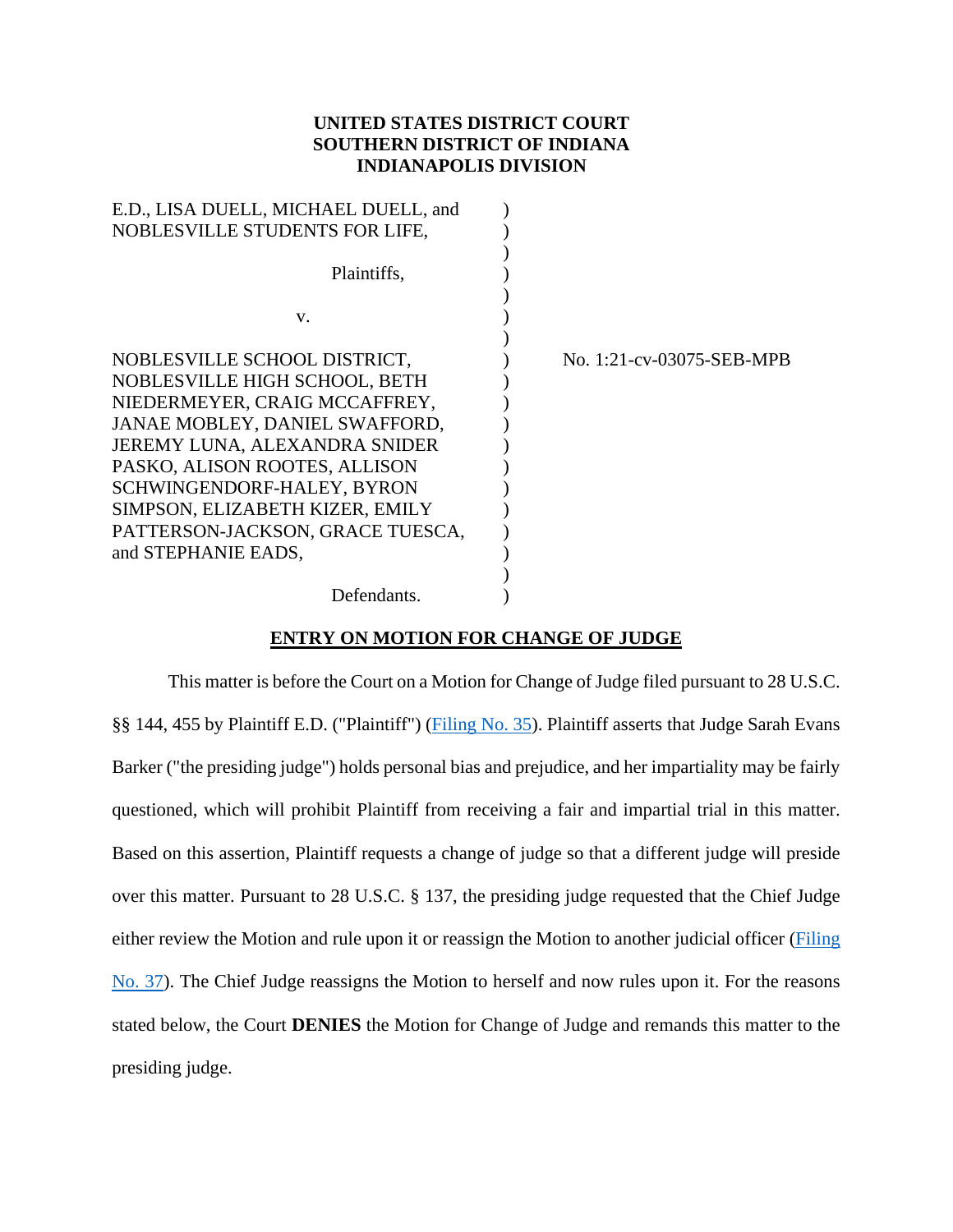### **I. BACKGROUND**

On December 21, 2021, Plaintiff initiated this lawsuit by filing a Complaint against Defendants Noblesville School District, Noblesville High School, Superintendent Beth Niedermeyer, Craig McCaffrey, Janae Mobley, Daniel Swafford, Jeremy Luna, Alexandra Snider Pasko, Alison Rootes, Allison Schwingdendorf-Haley, Byron Simpson, Elizabeth Kizer, Emily Patterson Jackson, Grace Tuesca, and Stephanie Eads (collectively, "Defendants") [\(Filing No. 1\)](https://ecf.insd.uscourts.gov/doc1/07319036796). Plaintiff alleges that she initially received approval from school administration to organize and create Noblesville Students for Life, a pro-life student club at Noblesville High School. However, the approval was later revoked. Plaintiff alleges the actions of Defendants regarding her attempts to create and maintain a pro-life student club at Noblesville High School have interfered with her rights secured by the First and Fourteenth Amendments to the United States Constitution. She seeks damages and injunctive and declaratory relief to vindicate and safeguard her First and Fourteenth Amendment rights. Plaintiff also brings other related federal and state law claims against the Defendants.

This case was randomly assigned to Judge Sarah Evans Barker. Nine days after filing her Complaint, on December 30, 2021, Plaintiff moved for change of judge, asserting that she "cannot obtain a fair and impartial trial before this judge because of the personal bias and prejudice of the Honorable Sarah Evans Barker and her impartiality may fairly be questioned." [\(Filing No. 35 at](https://ecf.insd.uscourts.gov/doc1/07319049742?page=1)  [1.](https://ecf.insd.uscourts.gov/doc1/07319049742?page=1)) Plaintiff also filed an affidavit and "certificate of good faith" from Plaintiff's counsel in support of the Motion (Filing No.  $35-1$ ). The Defendants have not filed a response to the Motion for Change of Judge.

### **II. LEGAL STANDARDS**

Whenever a party to any proceeding in a district court makes and files a timely and sufficient affidavit that the judge before whom the matter is pending has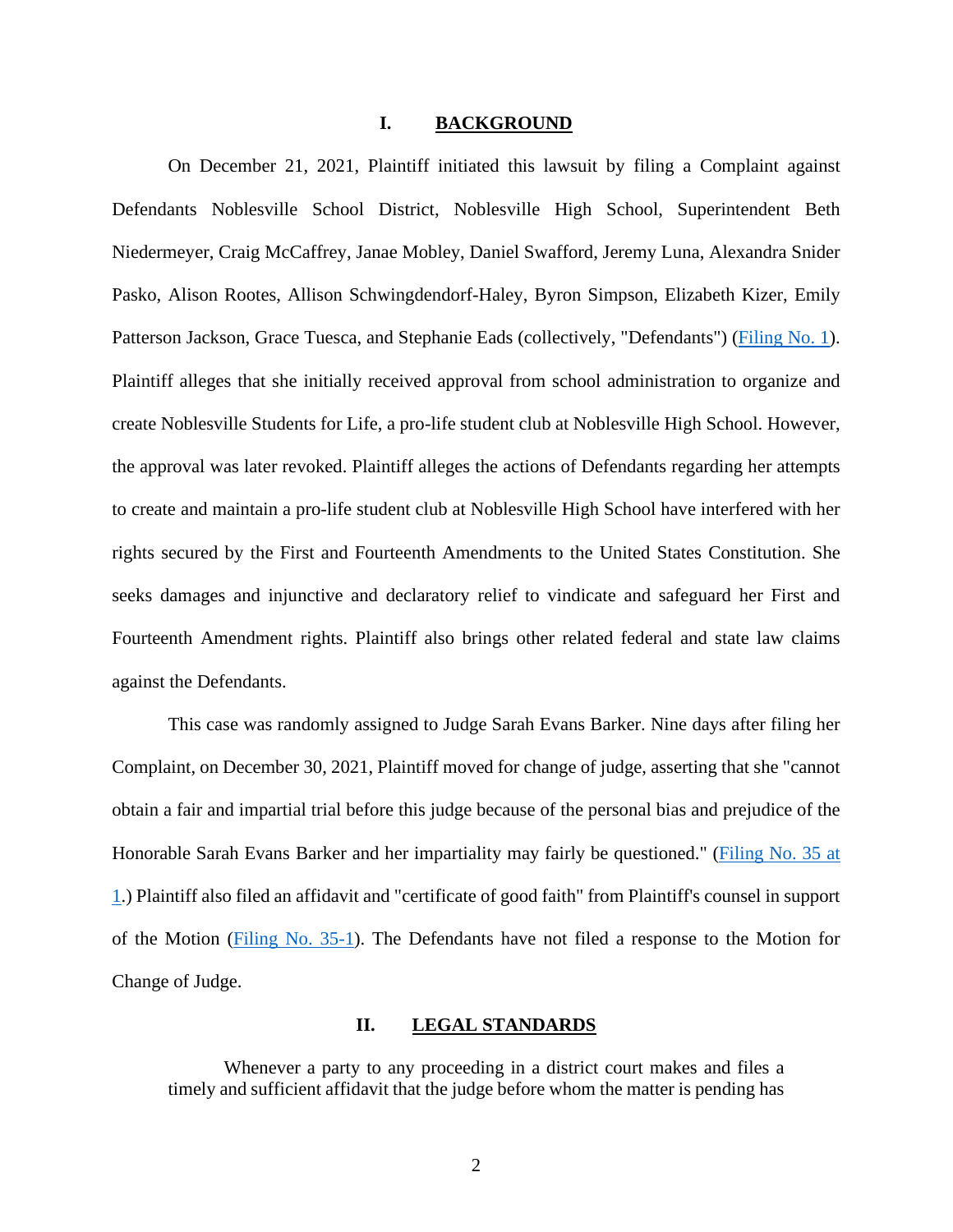a personal bias or prejudice either against him or in favor of any adverse party, such judge shall proceed no further therein, but another judge shall be assigned to hear such proceeding.

The affidavit shall state the facts and the reasons for the belief that bias or prejudice exists, and shall be filed not less than ten days before the beginning of the term at which the proceeding is to be heard, or good cause shall be shown for failure to file it within such time. A party may file only one such affidavit in any case. It shall be accompanied by a certificate of counsel of record stating that it is made in good faith.

28 U.S.C. § 144.

"Under § 144, recusal is mandatory if the moving papers are sufficient. That makes the

statute a powerful tool that could easily be abused, so its requirements are enforced strictly." *United* 

*States v. Betts-Gaston*, 860 F.3d 525, 537 (7th Cir. 2017) (internal citations omitted). "[The]

district court can deny a motion for recusal under § 144 if the moving party fails to satisfy the

statute's strict procedural demands." *United States v. Barr*, 960 F.3d 906, 919 (7th Cir. 2020).

Regarding disqualification on the basis of actual bias, 28 U.S.C. § 455(b) directs that any

judge shall

disqualify himself in the following circumstances: (1) Where he has a personal bias or prejudice concerning a party . . . [or] (3) Where he has served in governmental employment and in such capacity participated as counsel, adviser or material witness concerning the proceeding or expressed an opinion concerning the merits of the particular case in controversy . . . .

28 U.S.C. § 455(b). An appearance of bias is addressed in 28 U.S.C. § 455(a), which states, "Any

justice, judge, or magistrate judge of the United States shall disqualify himself in any proceeding

in which his impartiality might reasonably be questioned."

Section 455(a) asks whether a reasonable person perceives a significant risk that the judge will resolve the case on a basis other than the merits. This is an objective inquiry. An objective standard is essential when the question is how things appear to the well-informed, thoughtful observer rather than to a hypersensitive or unduly suspicious person.

*In re Mason*, 916 F.2d 384, 385–86 (7th Cir. 1990) (citations omitted).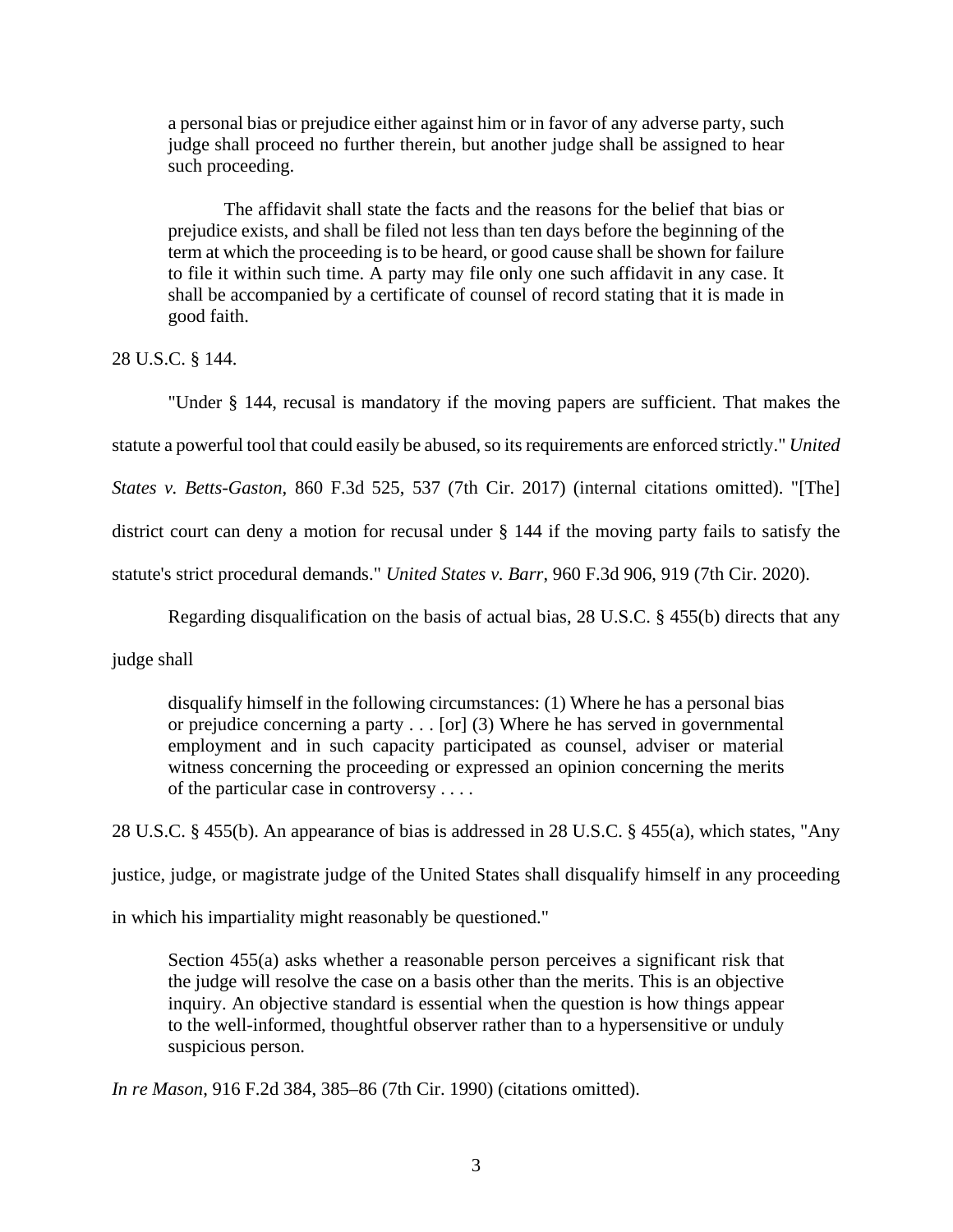The Seventh Circuit has explained,

[W]e have required recusal whenever there is a reasonable basis for a finding of an appearance of partiality under the facts and circumstances of the case. . . . Of course, needless recusals exact a significant toll; judges therefore should exercise care in determining whether recusal is necessary, especially when proceedings already are underway. [A] change of umpire mid-contest may require a great deal of work to be re-done . . . and facilitate judge-shopping.

*In re United States*, 572 F.3d 301, 308 (7th Cir. 2009) (citations and quotation marks omitted).

The Seventh Circuit further noted,

[O]pinions formed by the judge on the basis of facts introduced or events occurring in the course of the current proceedings, or of prior proceedings, do not constitute a basis for a bias or partiality motion unless they display a deep-seated favoritism or antagonism that would make fair judgment impossible. Thus, judicial remarks during the course of a trial that are critical or disapproving of, or even hostile, to, counsel, the parties, or their cases, ordinarily do not support a bias or partiality challenge. . . . [T]hey *will* do so if they reveal such a high degree of favoritism or antagonism as to make fair judgment impossible. . . . [E]xpressions of impatience, dissatisfaction, annoyance, and even anger, do not establish bias or partiality.

*Id.* at 311–12 (quoting *Liteky v. United States*, 510 U.S. 540, 555–56 (1994)).

When considering the disqualification of a judge, bias, prejudice, and partiality are viewed

from the perspective of a reasonable, well-informed, objective observer. *Barr*, 960 F.3d at 919.

"Judicial rulings alone are almost never a valid basis for a recusal motion." *Id.* at 920. "Also not

subject to deprecatory characterization as 'bias' or 'prejudice' are opinions held by judges as a result

of what they learned in earlier proceedings." *Liteky*, 510 U.S. at 551.

## **III. DISCUSSION**

Plaintiff asserts,

This case involves a high school student who was denied her right to form a pro-life group at her high school. Just as the administration at Noblesville High School was unable to divorce their personal prejudice about the abortion issue from the Plaintiffs right to Freedom of Speech and Association under the First Amendment, Judge Evans Barker has been unable to divorce her personal views about abortion from her judicial decisions. A judge who is clearly averse to pro-life positions should not be assigned to this case as it would impermissibly prejudice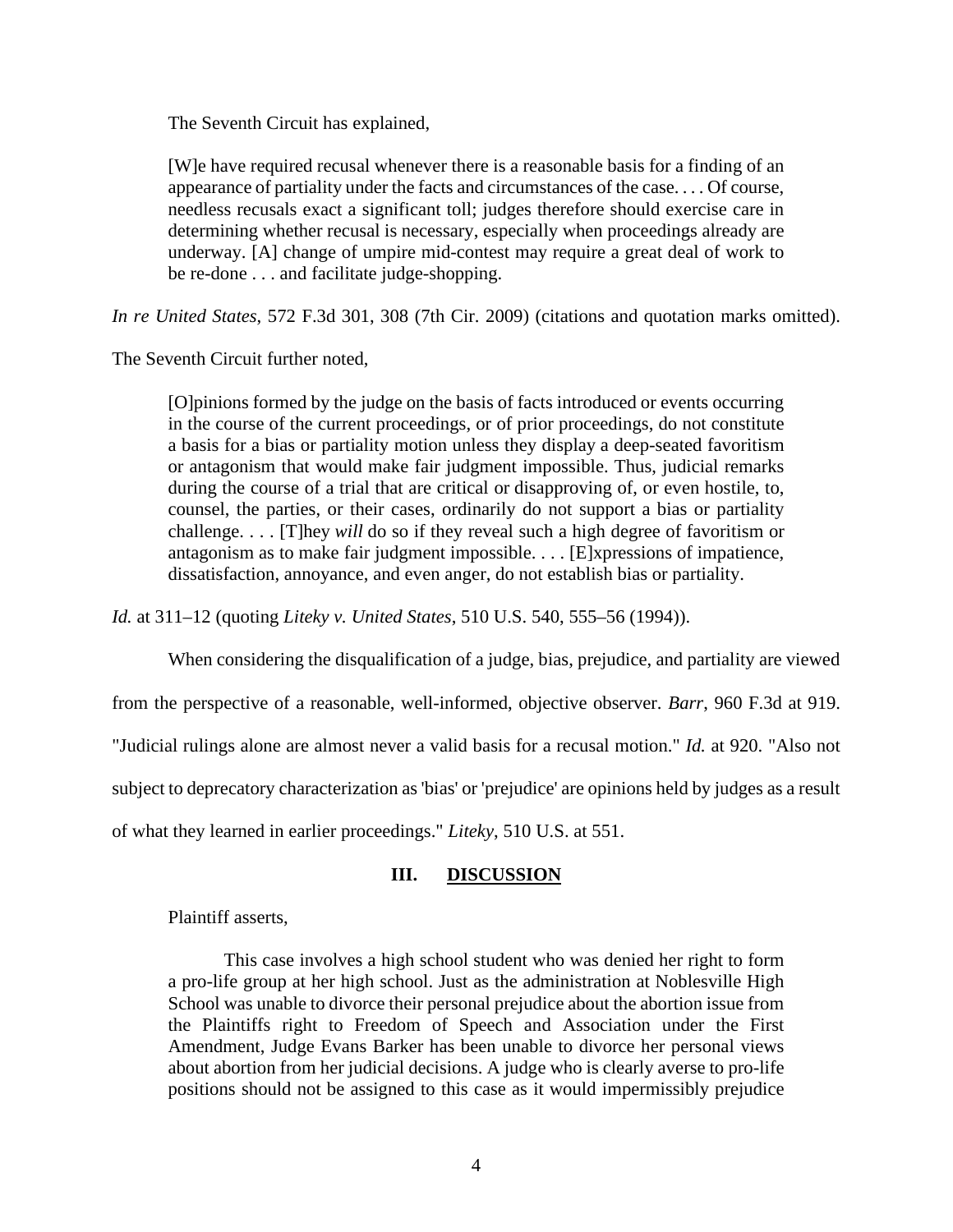Plaintiffs. Judge Evans Barker should be disqualified, or recuse herself, from this case because of her bias towards abortion and pro-life persons and because her impartiality could be questioned.

### [\(Filing No. 35 at 3.](https://ecf.insd.uscourts.gov/doc1/07319049742?page=3))

Plaintiff argues that the § 144 affidavit filed by Plaintiff's counsel shows that an objective,

well-informed observer could have "significant doubt that justice would be done in the case at

hand." *Id.* at 4. Plaintiff conclusorily states, "The affidavit is sufficient; recusal is thus mandatory

under 28 U.S.C. § 144." *Id.*

In support of her argument that the presiding judge has a clear bias against pro-life litigants,

Plaintiff asserts the following:

Almost all recent cases that have been filed in the Southern District of Indiana that mention pro-life issues in the fact pattern have been assigned to Judge Evans Barker, despite the Chief Judge's order (Exhibit B) that cases should be assigned to judges randomly.

Judge Evans Barker has consistently ruled against pro-life litigants*.*

Judge Evans Barker is on the board of Indiana University Health and Methodist Hospital, which provide abortions in Indiana.

Judge Evans Barker has recently used extrajudicial reasoning to decide a case in favor of a pro-abortion group. *See Whole Woman's Health Alliance v. Rokita*, 2021 WL 3508211. The presiding judge made comments about the presence of pro-life protesters outside of abortion clinics intimidating doctors and that those doctors fear that those protestors might attack them.

[\(Filing No. 35](https://ecf.insd.uscourts.gov/doc1/07319049742) at 4.) Plaintiff then contends that in the *Whole Woman's Health* proceedings, the presiding judge ruled inconsistently as to expert witnesses. When medical experts were testifying, the presiding judge permitted counsel for Whole Woman's Health to impeach pro-life witnesses because of their pro-life associations. However, she refused to allow impeachment of the Whole Woman's Health experts because of their pro-abortion affiliations. Plaintiff contends that this instance is highlighted by the fact that a pro-abortion doctor was cited six times more than a pro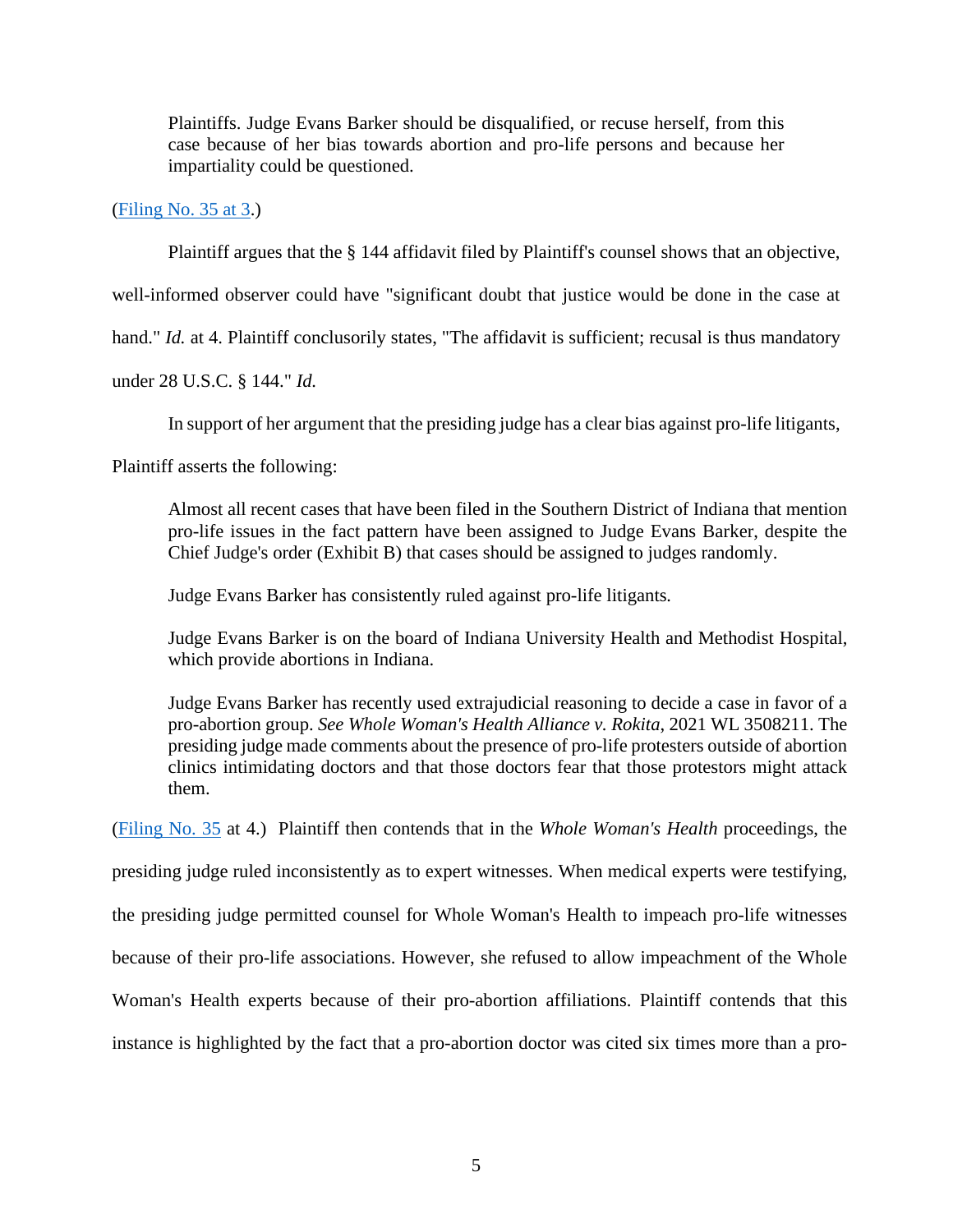life doctor. And when the pro-life doctor is cited, comments are made to undermine the pro-life doctor's professional opinion.

Plaintiff argues that the presiding judge has personal bias or prejudice against pro-life plaintiffs, which is shown by her "inequitable rulings in cases like *Whole Woman's Health*." [\(Filing](https://ecf.insd.uscourts.gov/doc1/07319049742?page=5)  [No. 35 at 5.](https://ecf.insd.uscourts.gov/doc1/07319049742?page=5)) She contends that "[t]his bias is grounded in some form of personal animus that Judge Evans Barker harbors against pro-life persons," and "her frustrations originate from an extrajudicial source by virtue of her involvement with hospitals that perform abortions." *Id.* at 6. Plaintiff argues that a reasonable observer of the fact that the presiding judge supports hospitals that perform abortion and her decisions in other abortion cases would question her impartiality as to cases involving abortion.

Additionally, Plaintiff asserts,

under 28 U.S.C. § 455(b), Judge Evans Barker should be disqualified because of her previous work with former U.S. Senator Charles H. Pearcy, who was a proponent of abortion and advocated against pro-life issues. Aff. ¶ 3o. This position with Senator Pearcy would have permitted her to counsel, or serve as an advisor, while he was in office. Therefore, because of Judge Evans Barker's pervious [sic] employment with Senator Pearcy, Judge Evans Barker should disqualify herself under 28 U.S.C. § 455(b).

*Id.*

In the Order on Motion for Change of Judge, wherein the presiding judge referred the

Motion to the Chief Judge for reassignment, the presiding judge explained,

The undersigned judge expressly denies Plaintiff's counsel's assertion that she harbors a personal bias and prejudice respecting the issues presented in this litigation or towards Plaintiff or Plaintiff's counsel. In addition, the undersigned judge avers that certain factual allegations contained in the motion as a predicate for the relief sought are inaccurate or untrue, but that such factual errors are immaterial to a resolution of the motion.

[\(Filing No. 37 at 1.](https://ecf.insd.uscourts.gov/doc1/07319053199?page=1))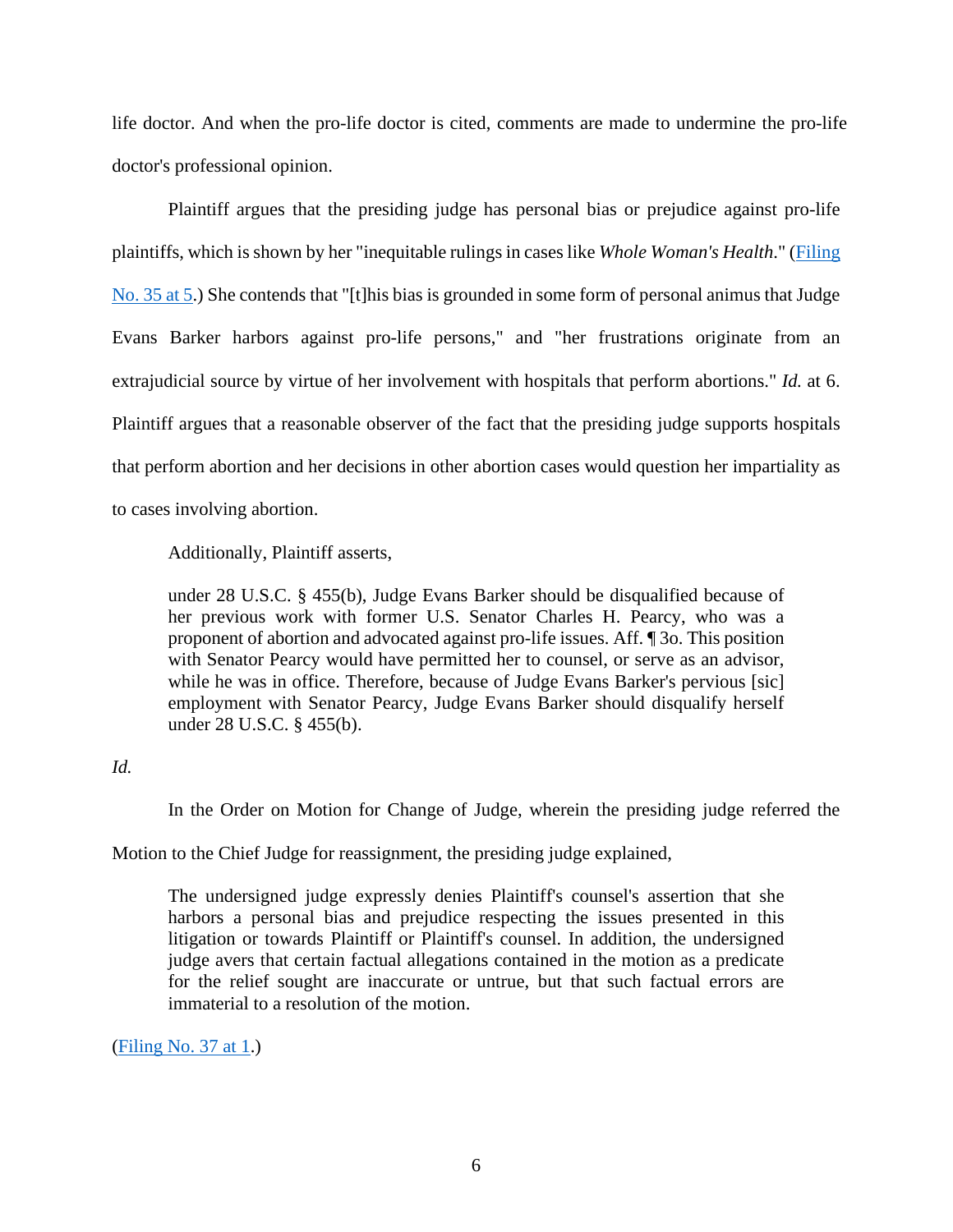The Court begins by addressing Plaintiff's request for change of judge pursuant to 28 U.S.C. § 144. As previously noted, the Seventh Circuit has unequivocally explained that § 144 is a powerful tool that could easily be abused, so its requirements are enforced strictly, and district courts can deny a motion for recusal under § 144 if the moving party fails to satisfy the statute's strict procedural demands. *See Betts-Gaston*, 860 F.3d at 537; *Barr*, 960 F.3d at 919.

Section 144 requires an affidavit from a party averring that the judge has a personal bias or prejudice either against her or in favor of any adverse party, and the party's affidavit must be accompanied by a certificate of good faith from counsel of record. In this case, Plaintiff has submitted an affidavit from Plaintiff's counsel, not from Plaintiff, and the affidavit claims bias or prejudice against a class of potential parties (pro-life persons) rather than bias or prejudice against Plaintiff or in favor of any of the Defendants in this action. Because the requirements of § 144 must be strictly enforced, and Plaintiff has failed to strictly adhere to those requirements, Plaintiff cannot obtain a change of judge on the basis of § 144. This is consistent with the Seventh Circuit's decision in *Betts-Gaston*, 860 F.3d at 537 ("The district court denied recusal under § 144 for several reasons. First, there was no affidavit from Betts-Gaston herself, the 'party' who must file an affidavit under the statute. That reason for denial was correct. We and other circuits have held that an affidavit from an attorney alleging bias is not sufficient.").

Turning to 28 U.S.C. § 455(b), which concerns disqualification on the basis of actual bias, Plaintiff has argued that the presiding judge should be disqualified because she has a personal bias or prejudice against pro-life litigants, and at one point she worked for U.S. Senator Charles H. Pearcy who was a proponent of abortion. Under § 455(b), compelling evidence must show that the judge has a personal bias or prejudice against the party, which "must be grounded in some form of personal animus that the judge harbors against the litigant." *Barr*, 960 F.3d at 920. And "judicial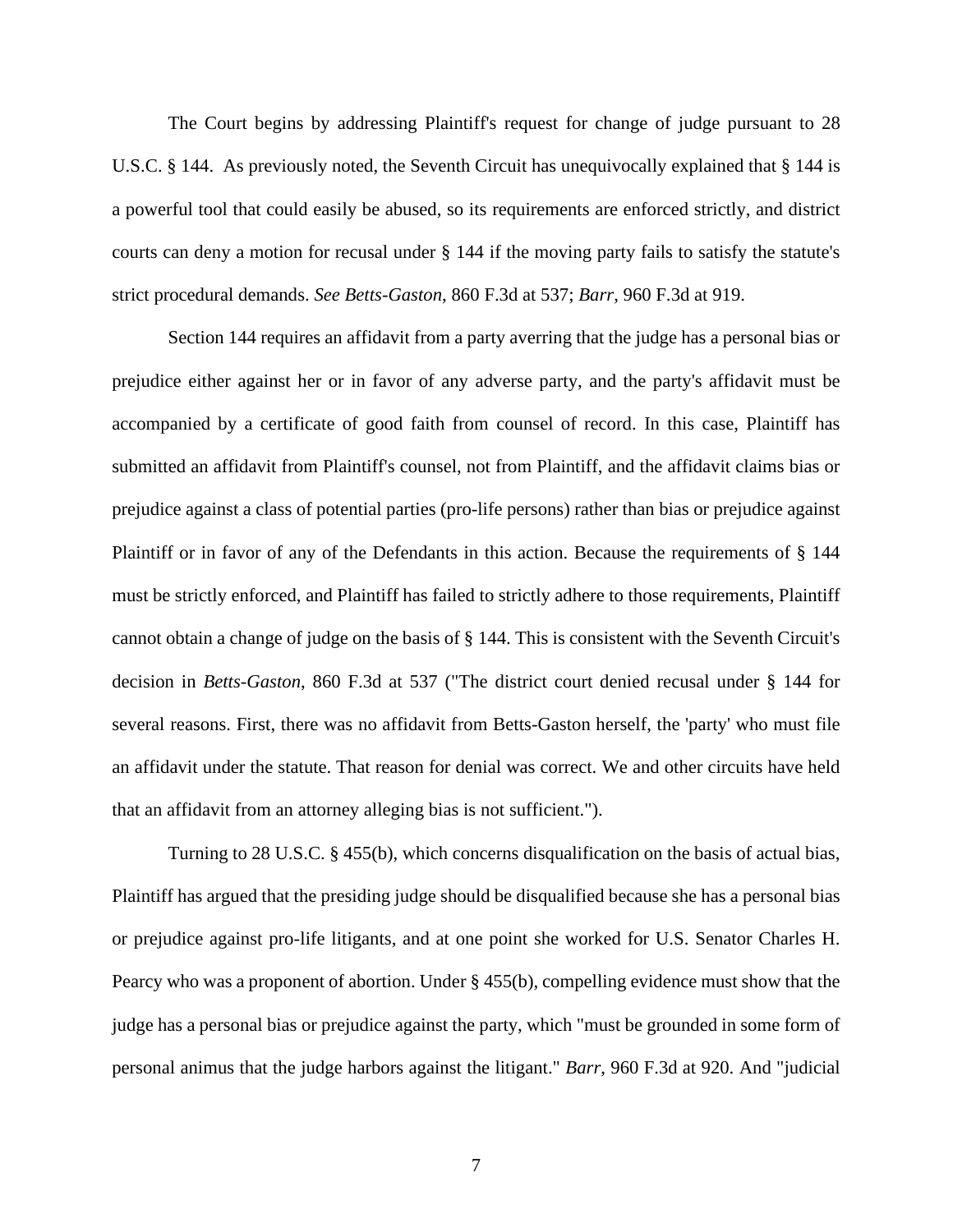rulings alone are almost never a valid basis for a recusal motion." *Id.* (citing *Liteky*, 510 U.S. at 555.) In this case, Plaintiff has not presented compelling evidence that the presiding judge has any personal animus, personal bias, or prejudice against Plaintiff. Instead, Plaintiff's counsel presents argument based upon his inference from the presiding judge's prior service on the board of hospitals that the she has bias or prejudice against a class of potential litigants who are pro-life. He also bases his argument on a series of judicial rulings, but those rulings do not show a bias or prejudice against Plaintiff in this case.

Additionally, while the presiding judge at one point worked for Senator Pearcy, § 455(b)(3) pertains to circumstances that are not present here. That provision concerns circumstances where the judge "served in governmental employment and in such capacity participated as counsel, adviser or material witness *concerning the proceeding* or expressed an opinion concerning the merits of *the particular case in controversy*." 28 U.S.C. § 455(b)(3) (emphasis added). This simply does not apply in this case. Therefore, a change of judge pursuant to 28 U.S.C. § 455(b) is not warranted.

Finally, turning to 28 U.S.C. § 455(a), which concerns an appearance of bias, judges are disqualified when their impartiality might reasonably be questioned. This is viewed from the perspective of a reasonable, well-informed, thoughtful observer rather than a hypersensitive or unduly suspicious person. Disqualification is necessary if such a person would perceive a significant risk that the judge will resolve the case on a basis other than the merits. *See In re Mason*, 916 F.2d at 385–86.

Plaintiff has contended that "almost all recent cases" in this District involving abortion have been assigned to the presiding judge despite former Chief Judge Magnus-Stinson's Order that cases are assigned to judges randomly. Plaintiff contends that the presiding judge consistently rules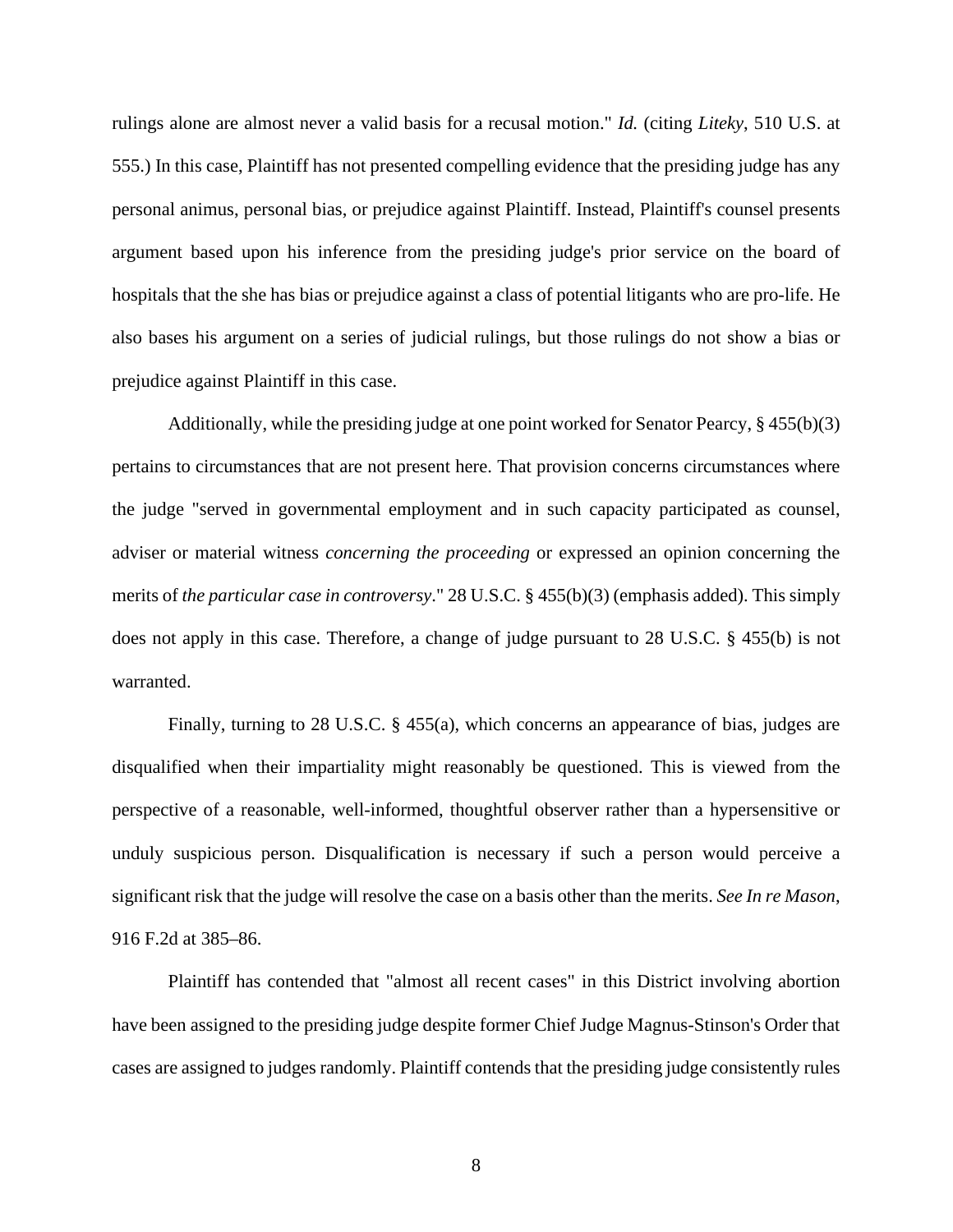against pro-life litigants, language in her orders is unfavorable to pro-life positions, she inconsistently ruled as to expert witnesses, and she serves on the board of hospitals that perform abortions. Plaintiff argues that these facts could lead a person to reasonably question the presiding judge's impartiality in this case.

A search on LexisNexis reveals that in the Southern District of Indiana, since 2013, there have been nine cases involving abortion in which an order or opinion has been issued. Three of those cases (in 2017, 2018, and 2019) were randomly assigned to be handled by Judge Barker. Former Chief Judge Magnus-Stinson was assigned two of those cases (in 2013 and 2016). Chief Judge Pratt was assigned two of those cases (in 2016). Judge Young was assigned one of the cases (in 2018), and most recently, Judge Hanlon was assigned one of the cases (in 2021). A reasonable, well-informed, thoughtful observer could hardly conclude that almost all recent cases in this District involving abortion have been assigned to the presiding judge.

In his affidavit, Plaintiff's counsel asserts,

Judge Evans Barker has consistently ruled against pro-life causes, most recently in *Whole Woman's Health Alliance v. Rokita*, 2021 WL 3508211. She ruled similarly against pro-life positions in **other proceedings**. *See also Whole Woman's Health Alliance v. Hill, 388. F.Supp.3d 1010* . . . ; *Bernard v. Individual Members of the Indiana Medical Licensing Board*, 392 F.Supp.3d. 935 . . . ; *Planned Parenthood of Indiana and Kentucky, Inc. v. Commission, Indiana State Department of Health*, 258 F.Supp.3d 929 . . . .

[\(Filing No. 35-1 at 3](https://ecf.insd.uscourts.gov/doc1/07319049743?page=3) (emphasis added).)

However, Plaintiff's counsel's assertion is inaccurate in that *Whole Woman's Health Alliance v. Hill* is not an "other proceeding" separate from *Whole Woman's Health Alliance v. Rokita*. It is the same case, case number 1:18-cv-1904, and the other two cases identified are the two other cases handled by the presiding judge, which originated in 2017 and 2019. Plaintiff offers nothing but Plaintiff's counsel's own speculation that the presiding judge has ruled against pro-life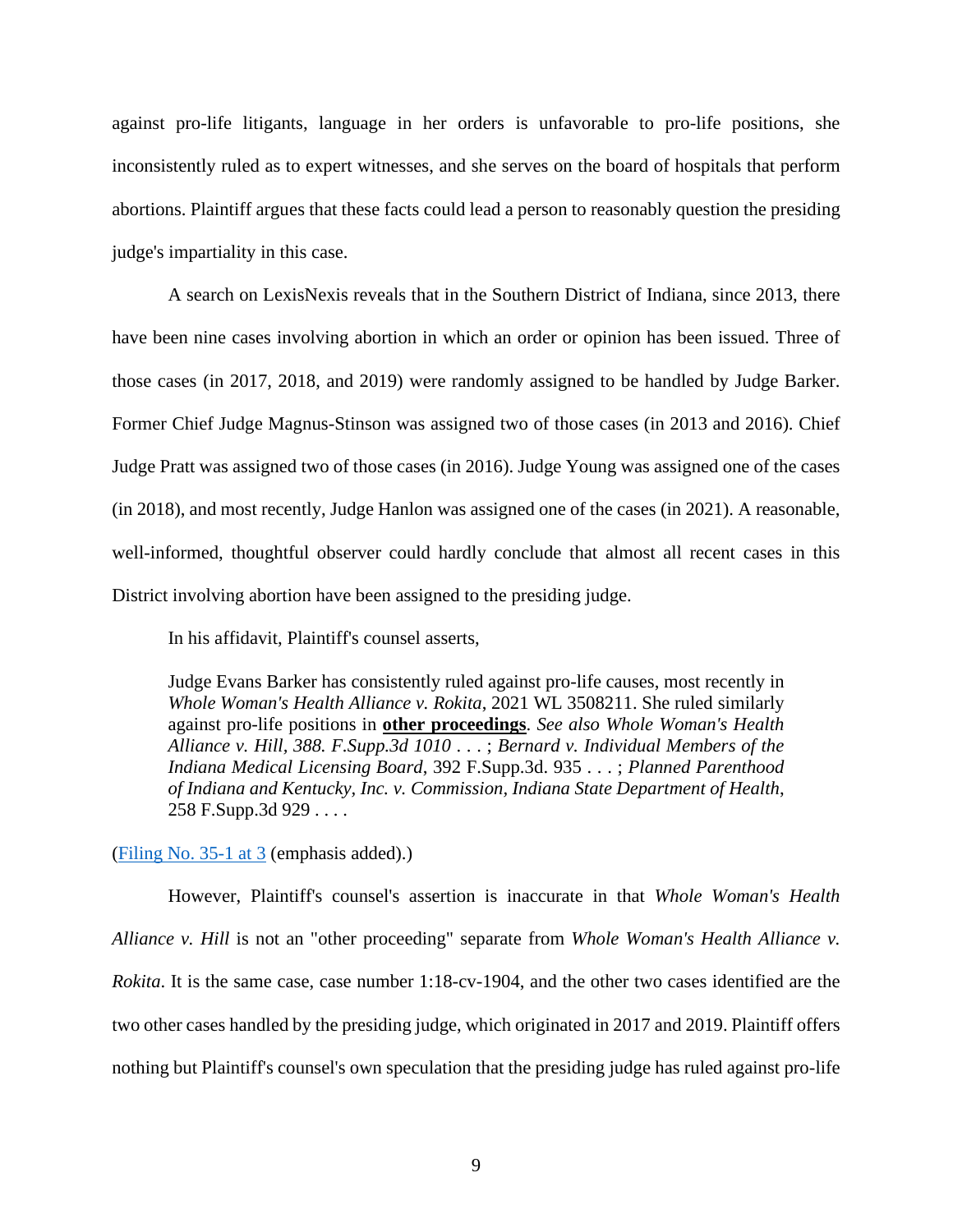causes in three cases over the last five years because of personal bias or prejudice rather than on consistently applying her understanding of current precedent established by the Supreme Court and the Seventh Circuit.

Similarly, Plaintiff offers nothing but Plaintiff's counsel's own speculation that the presiding judge inconsistently ruled as to expert witnesses in *Whole Woman's Health* based upon the expert's pro-life or pro-abortion associations rather than on the Federal Rules of Evidence. The fact that the presiding judge served on the board of Indiana University Health and Methodist Hospital, which provide abortion services in addition to the countless other medical services provided, is too far attenuated from the issues in this case (freedom of speech and association relating to a pro-life high school club) to raise a reasonable question of impartiality. The Court determines that the matters raised by Plaintiff would not cause a reasonable, well-informed, thoughtful observer to perceive a significant risk that the presiding judge will resolve the case on a basis other than the merits. Thus, the presiding judge's impartiality cannot reasonably be questioned, and disqualification is not necessary.

### **IV. CONCLUSION**

For the reasons discussed above, the Court concludes that there is no basis for a change of judge in this matter, and, therefore, Plaintiff's Motion for Change of Judge [\(Filing No. 35\)](https://ecf.insd.uscourts.gov/doc1/07319049742) is **DENIED**.

### **SO ORDERED.**

Date: 1/7/2022

Hon. Tanya Walton Pratt, Chief Judge **United States District Court** Southern District of Indiana